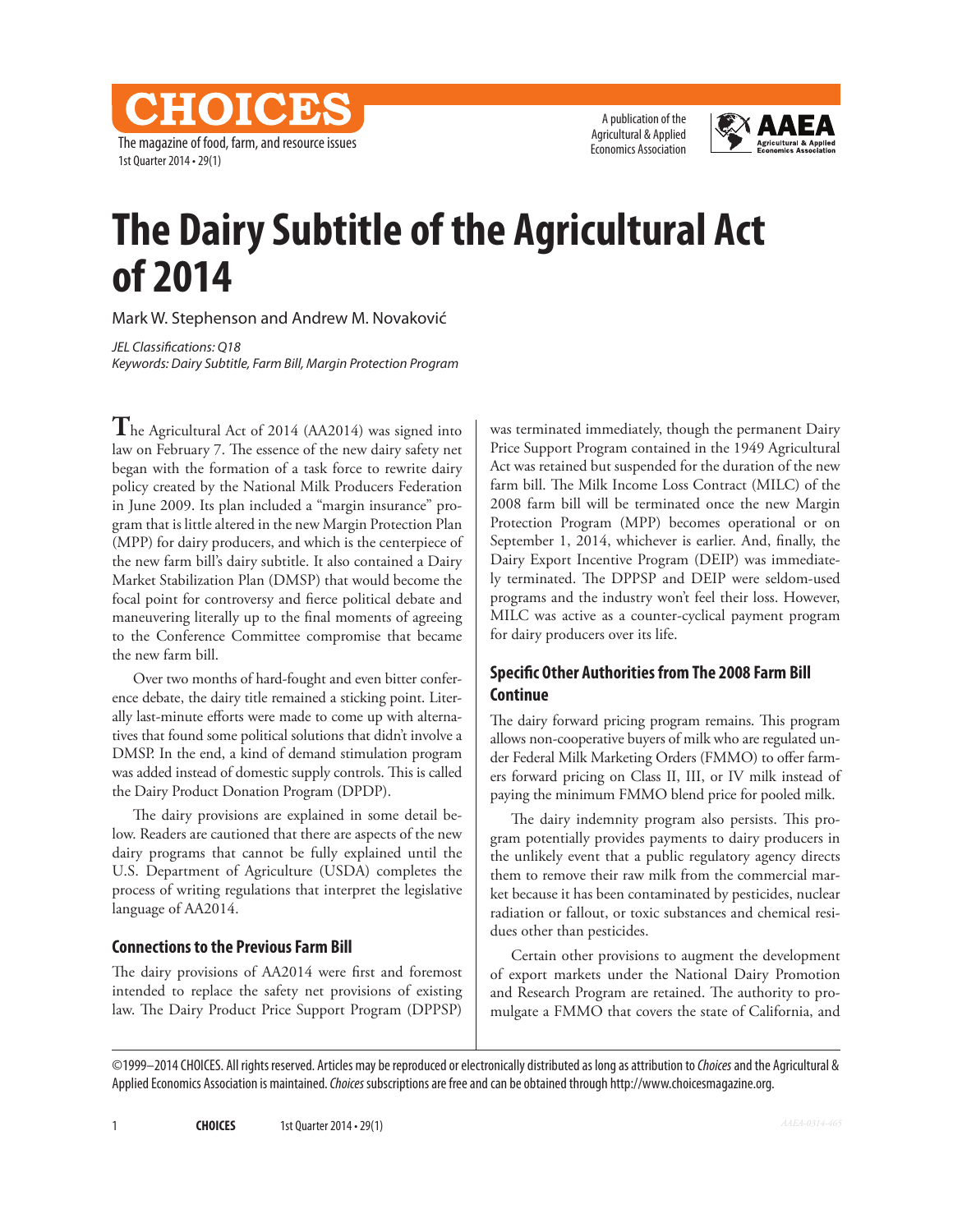could allow it to retain its current quota plan, is reinstated if a legitimate hearing request is made.

### **The New Safety Net**

The farm bill creates a new safety net for dairy producers. A new Margin Protection Plan (MPP) is offered to producers. However, they must choose between the new MPP or the Livestock Gross Margin for Dairy (LGM-D) that has been available for several years. Producers cannot participate in LGM-D after enrolling in the new MPP program.

The new MPP contains several basic elements that combine to determine how, when, and how much

in payments dairy farmers can receive in periods of financial stress. The Actual Dairy Production Margin (ADPM) is determined as the difference between the national average price for all milk and the cost of three feeds that represent the bulk of feed purchased for dairy cattle—corn, soybean meal, and alfalfa hay. The feed costs are intended to represent 90% of the dairy ration that would be consistent with recommended nutrition to produce 100 pounds (cwt.) of milk including the dairy cow and the herd complement of dry cows, hospital cows, and young stock at average U.S. milk yield per cow. The ADPM will be calculated





**Table 1:** Margin Protection Program Coverage Level and Premium Cost

| Coverage<br>Value in<br>$%$ $\mathcal{C}$ wt of PH | Premium<br>$\leq$ 4 M lbs | <b>Discounted</b><br>Premium<br>$\leq$ 4 M lbs | Premium        |
|----------------------------------------------------|---------------------------|------------------------------------------------|----------------|
| marketings                                         | PН                        | PH                                             | $>4$ M lbs. PH |
|                                                    | (S/cwt)                   | (S/cwt)                                        | (S/cwt)        |
| \$4.00                                             | \$0.00                    | \$0.00                                         | \$0.00         |
| \$4.50                                             | \$0.01                    | \$0.01                                         | \$0.02         |
| \$5.00                                             | \$0.03                    | \$0.02                                         | \$0.04         |
| \$5.50                                             | \$0.04                    | \$0.03                                         | \$0,10         |
| \$6.00                                             | \$0.06                    | \$0.04                                         | \$0.16         |
| \$6.50                                             | \$0.09                    | \$0.07                                         | \$0.29         |
| \$7.00                                             | \$0.22                    | \$0.16                                         | \$0.83         |
| \$7.50                                             | \$0.30                    | \$0.23                                         | \$1.06         |
| \$8.00                                             | \$0.48                    | \$0.48                                         | \$1.36         |

monthly but, for almost all applications in the Act, triggering events are based on a two-month average for consecutive pairs of months in the calendar year, i.e. January/February, March/April, May/June, and so on.

The MPP functions as an insurance program where the degree of protection is chosen by individual producers who pay a premium cost. They will receive an indemnity payment if the two-month average ADPM falls below their chosen level of protection. The MPP does not guarantee an individual producer's margin. It is assumed that each producer's margin will vary in a way that correlates with the national calculation.

Every participating farm will have production history that will be used to determine total premium payments and total indemnities. That history will be the highest annual marketings in the three preceding years: 2011, 2012, or 2013. New entrants, having less than one year of history, will be able to choose one of two ways to extrapolate their available production history to a 12-month equivalent. In subsequent years the production history will be adjusted to reflect any increase in the national average milk production.

Once a year, producers will be able to choose the percentage of their production history they wish to cover and at what margin level. Producers may choose to cover no less that 25% of their production history, no more than 90%, or points in between in 5% intervals. Farmers may elect ADPM coverage in 50¢/cwt. increments from \$4.00 to \$8.00/cwt. The quantity of milk covered at the selected ADPM coverage will determine the total annual premium cost. Participants must pay an annual administrative fee of \$100.

Premiums are structured at a lower cost for the first 4 million pounds per year of production history and at a higher level for amounts of production history covered in excess of 4 million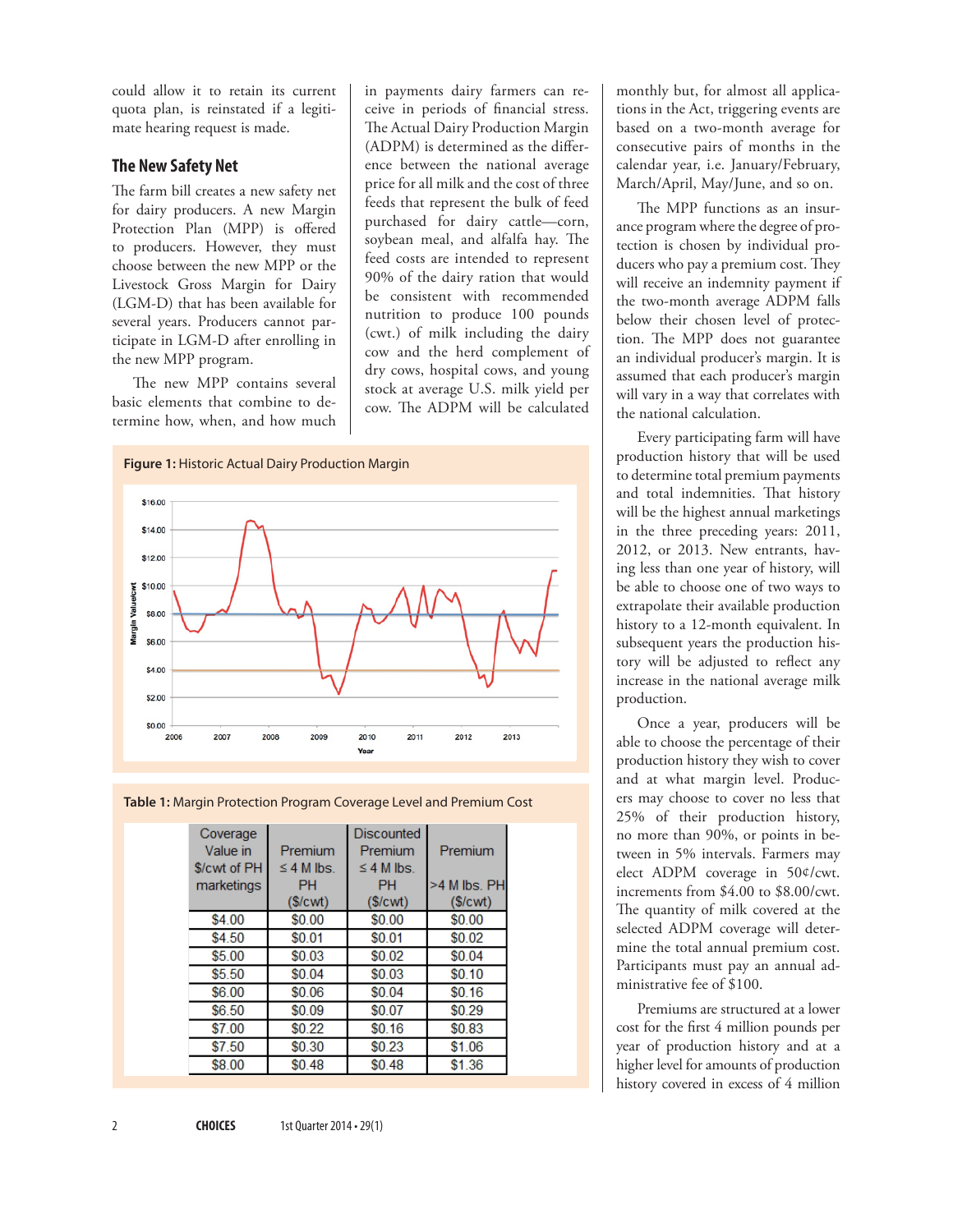pounds. In addition, premiums for the first 4 million pounds, up to but not including the \$8.00 coverage, will be discounted by 25% for sign-ups in 2014 and 2015. This is to encourage participation in the program, especially by smaller-scale farmers.

Operations whose production history exceeds 4 million pounds of milk would be charged the lower rate on the first 4 million pounds and the higher rate on amounts above that level. Once this value is determined, the base percentage that they elected—25% to 90%—is applied to determine the total premium due. In other words, for larger farms, the premium is pro-rated in accordance with their total production history compared to the 4-million-pound cutoff point. For example, a farm whose production history is 6 million pounds per year and that chooses to cover 50% of its milk would be covering 3 million pounds of milk production, i.e., less than 4 million, but the premium would be calculated as 2 million pounds at the lower rate and 1 million pounds at the higher rate.

Conditions that will trigger an indemnity payment are calculated in two-month intervals. The calendar year is divided into six periods consisting of consecutive pairs of months: January/February, March/April, May/ June, July/August, September/October, and November/December. When an indemnity is triggered, producers will receive a compensating payment on the qualifying amount of milk.

Although the Act does not specify a "marketing year" for the MPP, one could assume that USDA will plan it as a fiscal-year program, as was the case for MILC. However, there are several places in the farm bill's language which refer to a calendar year and USDA may conclude that to be the Congressional intent for the marketing year.

# **The Dairy Product Donation Program (DPDP)**

At any time that the ADPH is below \$4/cwt. in each of two successive months, the Secretary of Agriculture must announce and implement the DPDP. Under this program, the Secretary must:

- Purchase dairy products for donations to food banks or other programs that provide food assistance to individuals in low-income groups.
- • "Distribute but not store" the dairy products purchased.
- Do so "immediately" and at "market prices."
- Consult with "public and private nonprofit organizations organized to feed low-income populations" to "determine the types and quantities of dairy products to purchase."
- Terminate the DPDP whenever one of a set of exit conditions exists.

The program provides an arguably good use for dairy products, but its potential impact on demand and price is not entirely clear. One basic question is how often this program will trigger. The \$4 action trigger represents a very low margin. Since 2000, there have only been 10 months, limited to two years, when the new margin has hit that level or lower.

The bill has entry and exit rules for when the donation program operates, but there is no quantity or performance target as to how aggressively the program should operate. It is entirely possible that the program could be too anemic to have much impact on market prices.

Another fundamental question is whether or not the end-users of donated products would have purchased them on commercial markets anyway. To the extent that these donations are going to programs that have limited resources and continuously unmet

needs, it is not unreasonable to speculate that commercial displacement will be minimal.

## **Issues and Challenges**

While the new dairy title was designed in good faith and with great attention to detail, there are still many issues that will not be addressed until USDA finishes writing the implementation regulations. After the MPP has been in operation, some unintended consequences may still occur. Some of those are:

- AA2014 states that by no later than September 1, 2014, "the Secretary shall establish and administer a margin protection program for dairy producers…". However, speculation is already occurring about whether USDA will be able to make this deadline.
- • In future years, the date of sign-up relative to the new year is uncertain, but it is a point of some concern and discussion among analysts and advocates over what this separation should be. The MILC program offered a sign-up period that basically was two weeks in advance of the effective date. There is a concern that allowing dairy farmers to elect coverage close to the start-up date will create a kind of adverse selection problem in which futures markets information about Class III milk, corn, and soybean meal contracts available prior to sign-up will make it fairly easy for dairy farmers to make annual coverage decisions that ensure a maximum indemnity at a minimal premium cost.
- While market conditions may rapidly change, MPP premiums never do. The upside of this provision is that the MPP can serve as a protection against protracted low-margin periods that cannot be managed using the Chicago Mercantile Exchange futures and